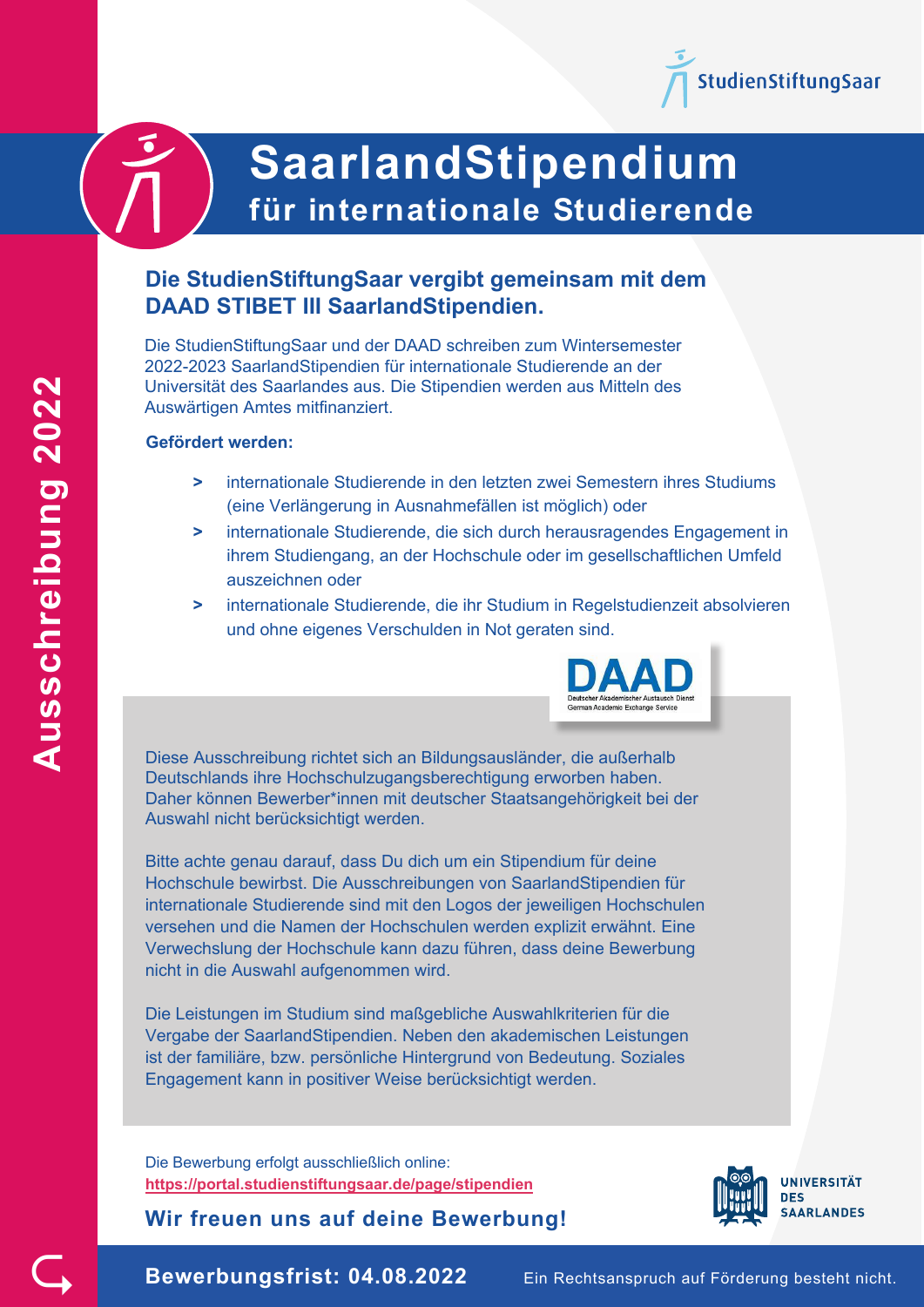



# **SaarlandStipendium für internationale Studierende**

Die Bewerbungsfrist für ein Saarland-Stipendium beginnt am **23. Juni 2022** und endet am **4. August 2022 (23:59 Uhr)**. Die Bewerbung ist ausschließlich über das Online-Bewerberportal der StudienStiftungSaar möglich:

## **<https://portal.studienstiftungsaar.de/page/stipendien>**

Bitte fülle das Online-Bewerberformular aus und lade die folgenden Unterlagen vollständig in **einer einzigen gescannten PDF-Datei** in der Bewerbung hoch:

- **Lebenslauf**
- **aktuelle Immatrikulationsbescheinigung**
- **Leistungsnachweis (ausschließlich für Bachelor- und Master-Studiengänge)**
- **zwei Kurzgutachten (Formblatt zum Herunterladen im Online-Bewerberformular)**
- **ausgefülltes und unterschriebenes Bewerbungsformular, mit dem Stempel des zuständigen Prüfungsamtes versehen (Nachdem Du dein Online-Bewerberformular ausgefüllt hast, drucke es bitte aus.)**

Die Stipendiatinnen und Stipendiaten erhalten in der Regel 300 € monatlich im Förderzeitraum. Frühester Förderbeginn ist der 1. Oktober 2022. Das Stipendium ist vermögens- und einkommensunabhängig und wird nicht beim BAföG angerechnet. Die Stipendien können nicht an Personen vergeben werden, die gleichzeitig für den gleichen Zweck weitere Mittel inländischer und/oder ausländischer Stellen erhalten.

#### **Bewerbertraining:**

"Wie bewerbe ich mich auf ein Saarland-Stipendium für internationale Studierende?" Zur Unterstützung deiner Bewerbung kannst du dich für folgende Termine

- 08.07.2022, 14:00 Uhr
- 12.07.2022, 14:00 Uhr

unter **https://eveeno.com/268411379** anmelden.

**Kontakt E-Mail:** studierende@studienstiftungsaar.de

Die Bewerbung erfolgt ausschließlich online: **<https://portal.studienstiftungsaar.de/page/stipendien>**

**Wir freuen uns auf deine Bewerbung!** 





 $\subsetneq$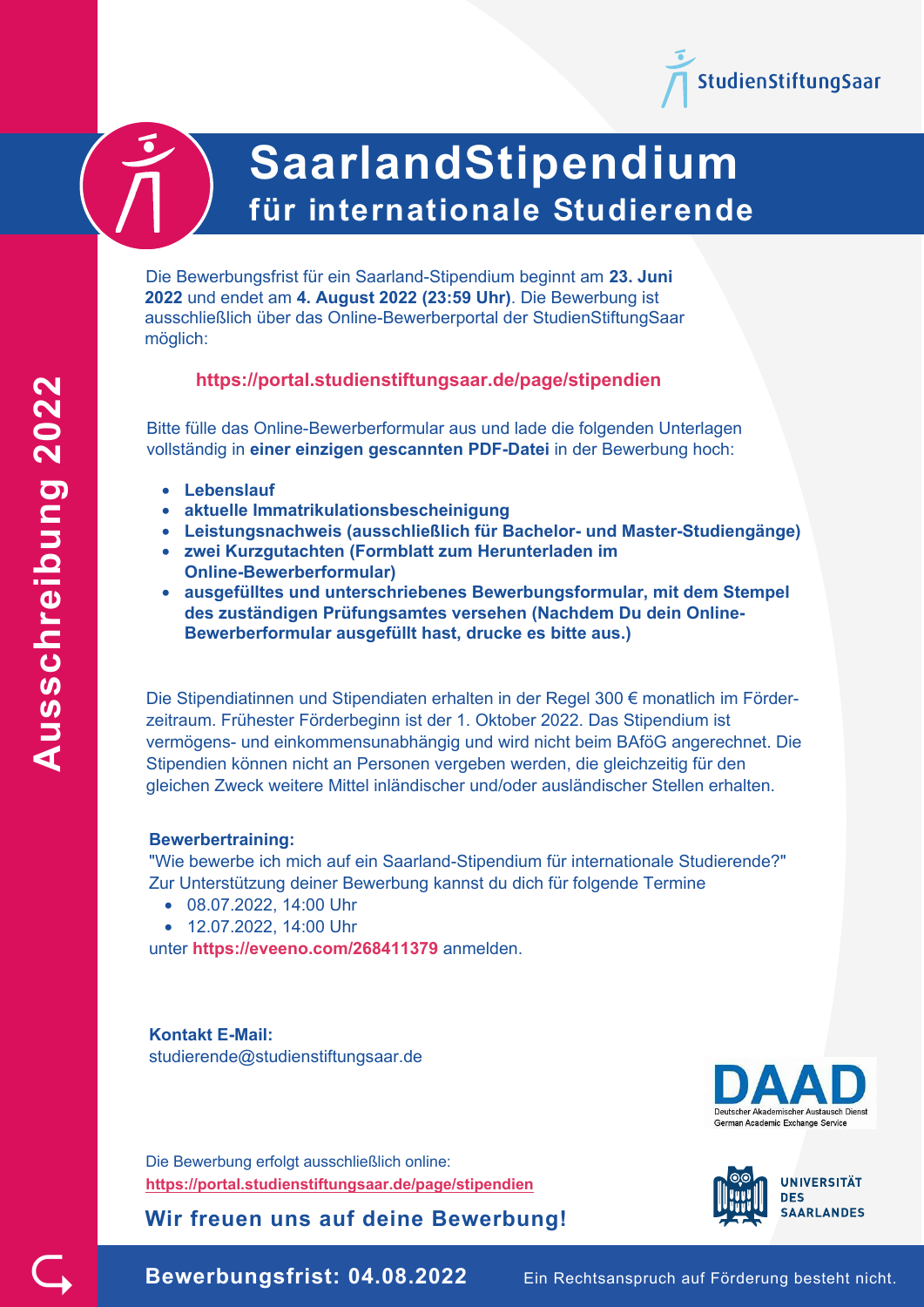

# **StudienStiftungSaar is awarding Saarland Scholarships in cooperation with the DAAD funding programme STIBET III.**

StudienStiftungSaar and DAAD are granting Saarland Scholarships ('SaarlandStipendien') for international students who will be studying in the winter semester 2022-2023 at Saarland University. The scholarships are co-funded by the German Federal Foreign Office.

#### **Applications can be submitted by:**

- **>** international students who are in the final stage of their degree programme, specifically the last two semesters (an extension is possible in exceptional cases) or
- **>** international students who have distinguished themselves through outstanding commitment in their degree programme, at the university or in their social environment or
- **>** international students who complete their studies within the standard period of study and who are in financial need through no fault of their own.



This call for applications is aimed at international students who have obtained their higher education entrance qualification outside Germany. Applications will not be accepted from German nationals.

Please ensure that you only apply for the scholarship associated with the institution at which you are enrolled. When Saarland Scholarships for international students are announced, the names and logos of the relevant institutions are clearly indicated. If you apply for a scholarship that is not associated with the institution at which you are enrolled, your application will not be considered.

Saarland Scholarships are awarded primarily on the basis of an applicant's academic performance during their studies. However, in addition to academic performance, the applicant's family and personal background is also of relevance. Evidence of voluntary social or community service will be viewed positively.

The application can only be submitted online: **<https://portal.studienstiftungsaar.de/page/stipendien>**

**We look forward to your application!** 



**Scholarship announcement 2022**Scholarship announcement 2022

 $\subsetneq$ 

**Application deadline: 04/08/2022** A legal claim to funding does not exist.